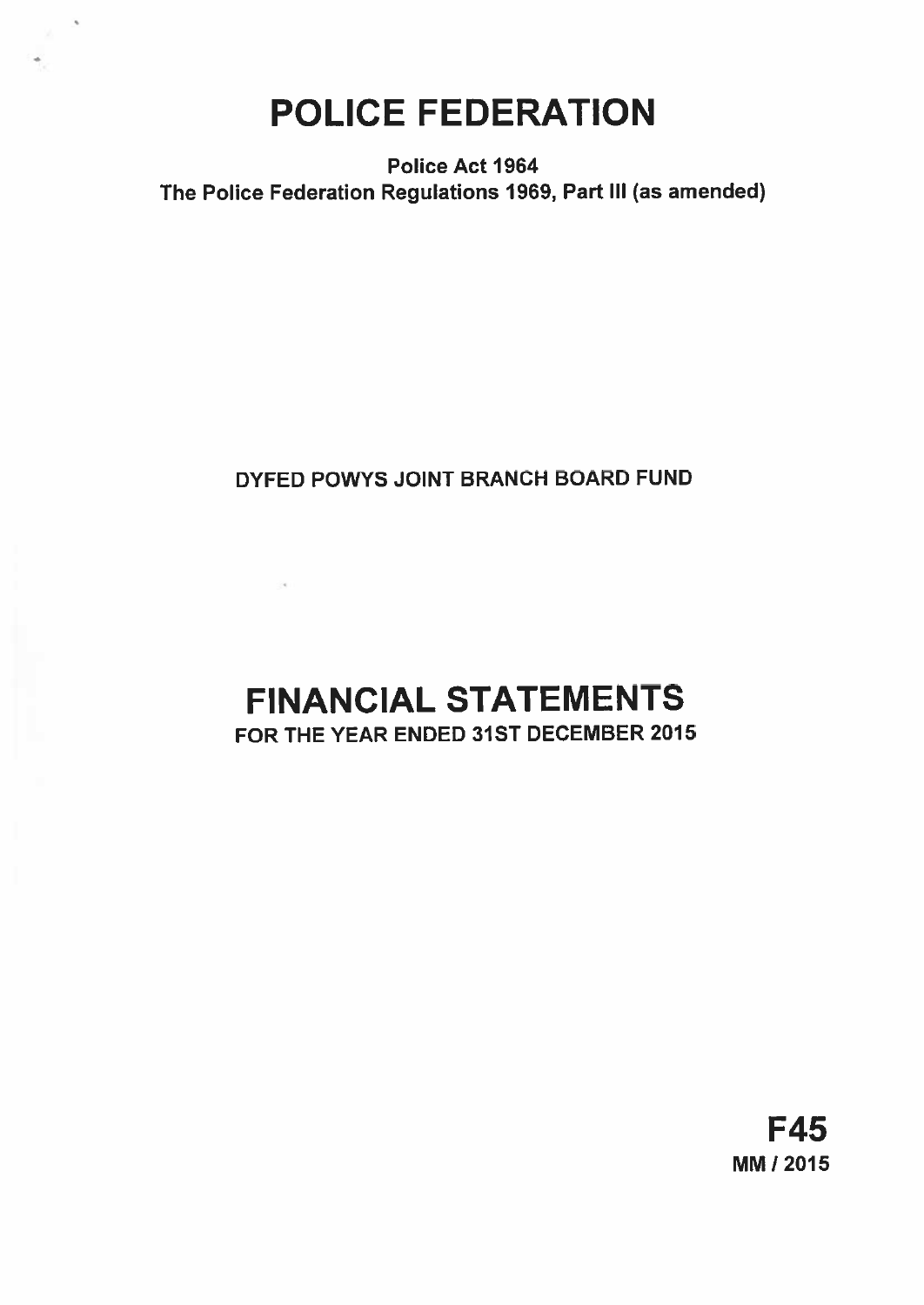# DYFED POWYS JOINT BRANCH BOARD FUND

# YEAR ENDED 31ST DECEMBER 2015

| <b>CHAIRMAN</b>  | Mr Mark Bleasedale<br>Joint Branch Board Federation Office<br><b>PO Box 99</b><br>Llangunnor, Carmarthen<br>Carmarthenshire SA31 2PF            |
|------------------|-------------------------------------------------------------------------------------------------------------------------------------------------|
| <b>SECRETARY</b> | Mr Paul Laughlin<br>Joint Branch Board Federation Office<br><b>PO Box 99</b><br>Llangunnor, Carmarthen<br>Carmarthenshire SA31 2PF              |
| <b>TREASURER</b> | Mr Paul Laughlin<br>Joint Branch Board Federation Office<br>PO Box 99<br>Llangunnor, Carmarthen<br>Carmarthenshire SA31 2PF                     |
| <b>AUDITORS</b>  | George Hay & Company<br>Chartered Accountants,<br><b>Statutory Auditors,</b><br>83 Cambridge Street<br>Pimlico<br>London<br>SW1V <sub>4PS</sub> |
| <b>TRUSTEES</b>  | Mr Andrew Benyon<br><b>PO Box 99</b><br>Llangunnor, Carmarthen<br>Carmarthenshire SA31 2PF                                                      |
|                  | Mr Robert Marshall<br><b>PO Box 99</b><br>Llangunnor, Carmarthen<br><b>Carmarthenshire SA31 2PF</b>                                             |
|                  | Mr Roger Webb<br>PO Box 99<br>Llangunnor, Carmarthen                                                                                            |

×.

# SHOW NAMES AND ADDRESSES OF ABOVE OFFICIALS AND QUALIFICATIONS OF AUDITORS

Carmarthenshire SA31 2PF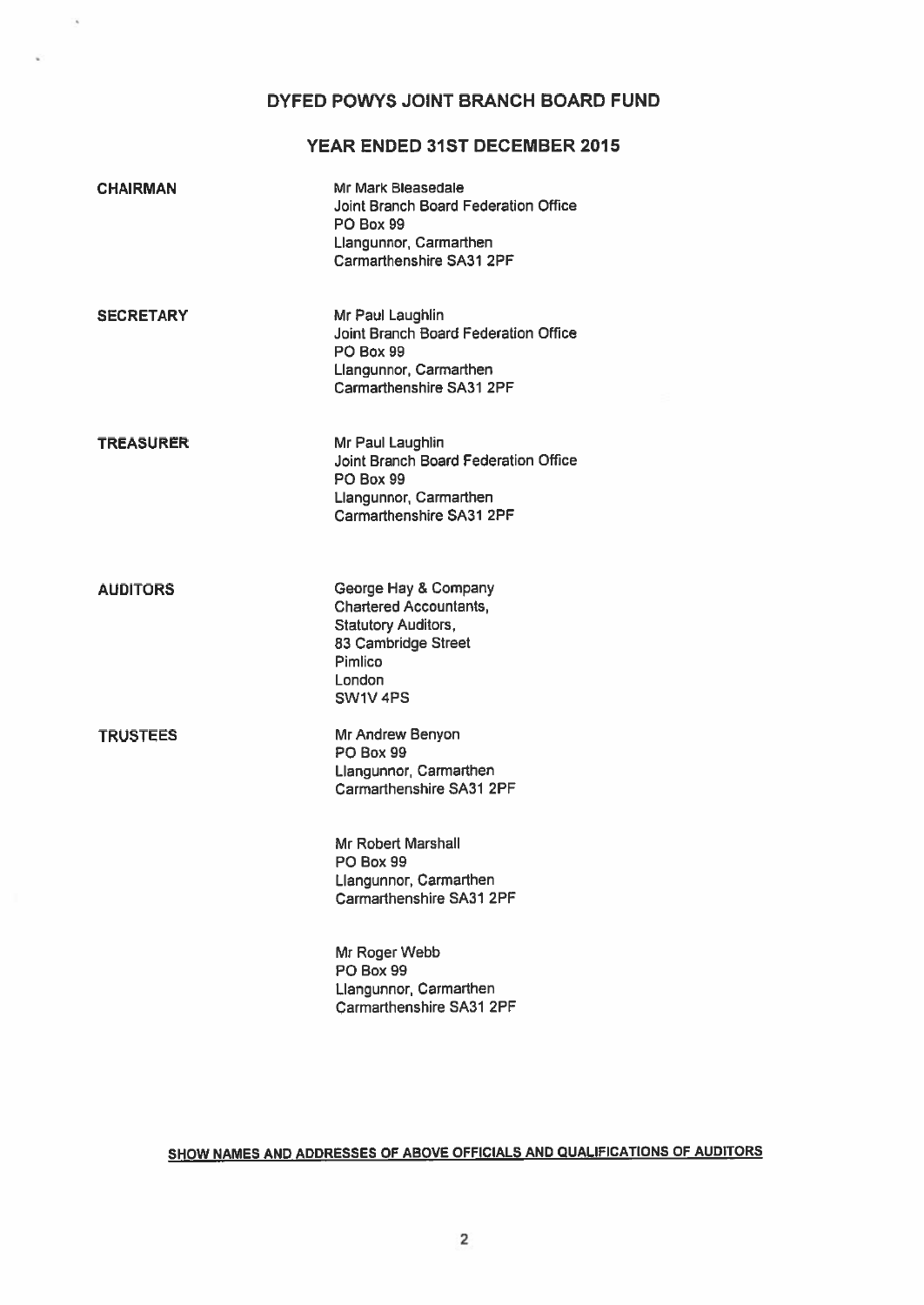# INDEPENDENT AUDITOR'S REPORT TO THE MEMBERS OF DYFED POWYS JOINT BRANCH BOARD FUND

We have audited the financial statements of the Dyfed Powys Joint Branch Board Fund for the year ended 31st December 2015, which comprise the Income and Expenditure Account, the Balance Sheet, and the related notes. The financial statements have been prepare<sup>d</sup> under the requirements of the Police Federation Regulations and Fund Rules.

This repor<sup>t</sup> is made solely to the Fund's members, as <sup>a</sup> body. Our audit work has been undertaken so that we might state to the Fund's members those matters we are required to state to them in an auditor's repor<sup>t</sup> and for no other purpose. To the fullest extent permitted by law, we do not accep<sup>t</sup> or assume responsibility to anyone other than the Fund and the Fund's members as <sup>a</sup> body, for our audit work, for this report, or for the opinions we have formed.

## Respective responsibilities of the managemen<sup>t</sup> committee and auditors

As explained more fully in the Statement of Management Committee's Responsibilities set out in the notes to the financial statements the managemen<sup>t</sup> committee are responsible for the preparation of the financial statements and for being satisfied that they fairly reflect the state of the Fund's affairs as at 31st December 2015 and of its results for the year then ended.

Our responsibility is to audit and express an opinion on the financial statements in accordance with applicable law and International Standards on Auditing (UK and Ireland). Those standards require us to comply with the Auditing Practices Board's Ethical Standards for Auditors.

## Scope of the audit of the financial statements

An audit involves obtaining evidence about the amounts and disclosures in the financial statements sufficient to <sup>g</sup>ive reasonable assurance that the financial statements are free from material misstatement, whether caused by fraud or error. This includes an assessment of: whether the accounting policies are appropriate to the Fund's circumstances and have been consistently applied and adequately disclosed: the reasonableness of significant accounting estimates made by the managemen<sup>t</sup> committee; and the overall presentation of the financial statements.

## Opinion on financial statements

In our opinion the financial statements:

- fairly reflect the state of the Fund's affairs as at 31st December <sup>2015</sup> and of its results for the year then ended;
- have been properly prepare<sup>d</sup> in accordance with the measurement principles of United Kingdom Generally Accepted Accounting Practice; and
- have been prepare<sup>d</sup> in accordance with the Police Federation Regulations and Fund Rules.

## Other Matters

The financial statements for the year ended 31st December <sup>2015</sup> include all funds raised for the purpose of the Joint Branch Board Fund in accordance with Regulation <sup>2</sup> Police Federation (Amendment) Regulations 2015.

 $Sem H. 4$ 

George Hay & Company Chartered Accountants & Statutory Auditors 83 Cambridge Street Pimlico London SW1V 4PS **Dated:** 25th January 2016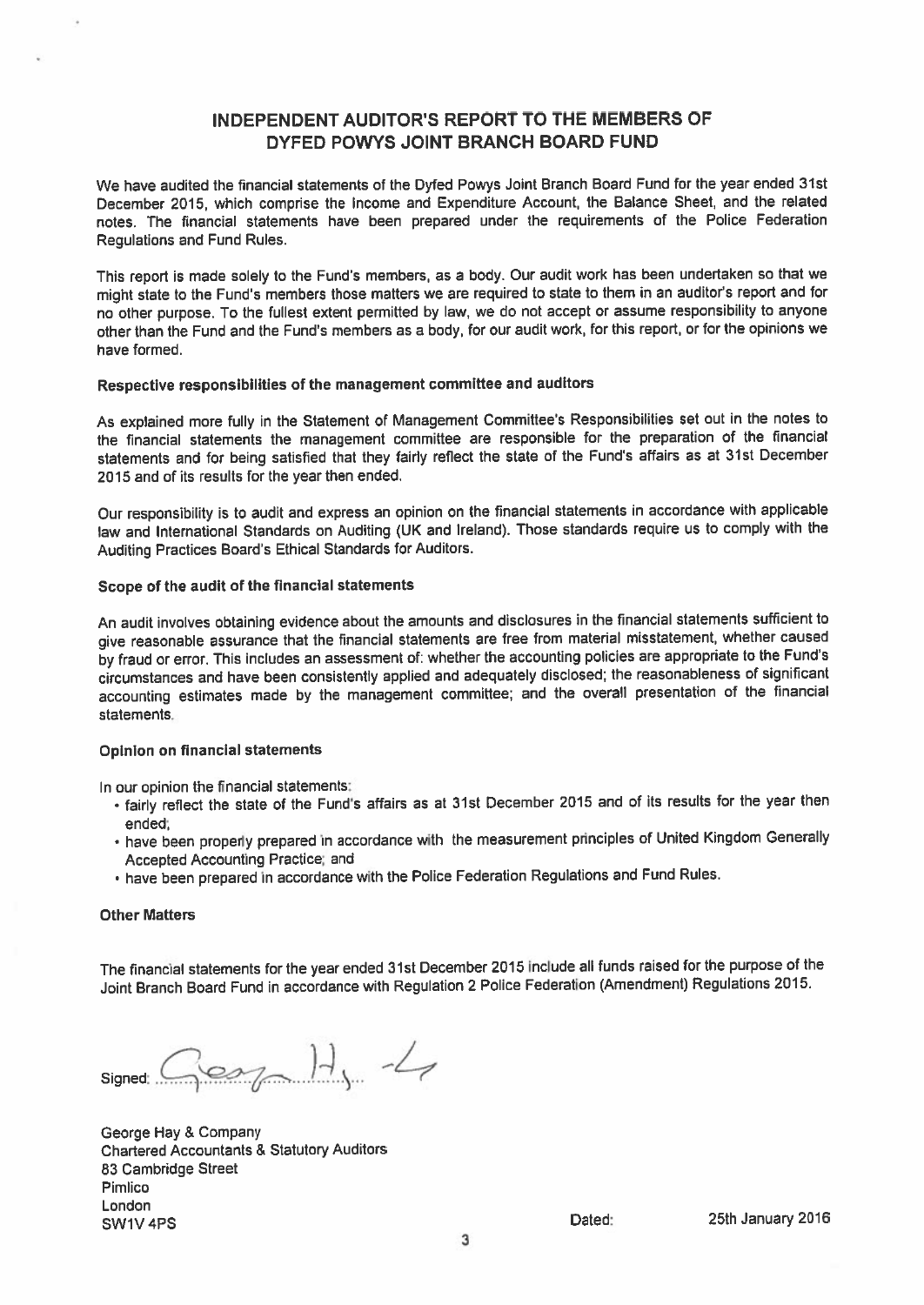# DYFED POWYS JOINT BRANCH BOARD FUND INCOME AND EXPENDITURE ACCOUNT FOR THE YEAR ENDED 31ST DECEMBER 2015

| <b>INCOME</b>                                                                                                                                  | $(01.01.15 -$<br>31.03.15 | $(01.04.15 -$<br>31.12.15) | 2015              | 2014              |
|------------------------------------------------------------------------------------------------------------------------------------------------|---------------------------|----------------------------|-------------------|-------------------|
| <b>Weekly Subscriptions</b><br>Constables<br><b>Sergeants</b>                                                                                  | 51,631<br>13,725          | 154,841<br>41,390          | 206,472<br>55,115 | 208,648<br>53,605 |
| Inspectors                                                                                                                                     | 5,330                     | 15,538                     | 20,868<br>282,455 | 22,098<br>284,351 |
|                                                                                                                                                | $(01.01.15 -$<br>31.03.15 | $(01.04.15 -$<br>31.12.15) |                   |                   |
| Less: Payable to Central/Joint Committee                                                                                                       |                           |                            |                   |                   |
| Constables<br><b>Sergeants</b>                                                                                                                 | 36,141<br>9,608           |                            | 36,141<br>9,608   | 146,054<br>37,523 |
| Inspectors<br><b>Joint Central Committee</b>                                                                                                   | 3,731                     | 148,239                    | 3,731<br>148,239  | 15,469            |
|                                                                                                                                                |                           |                            | 197,719           | 199,046           |
| <b>NET INCOME</b>                                                                                                                              |                           |                            | 84,736            | 85,305            |
| Less: ADMINISTRATIVE EXPENSES (Note 1)                                                                                                         |                           |                            | 123,520           | 118,615           |
| (DEFICIT) OF SUBSCRIPTION INCOME<br><b>OVER EXPENDITURE</b>                                                                                    |                           |                            | (38, 784)         | (33, 310)         |
| Add: Other Income - (Note 1.1)<br>To include all income as specified in Regulation 2c in the<br>Police Federation (Amendments) Regulation 2015 |                           |                            | 34,713            | 34,918            |
| (DEFICIT) / SURPLUS FOR THE YEAR<br><b>BEFORE GAINS / (LOSSES)</b>                                                                             |                           |                            | (4,071)           | 1,608             |
| Gains / (Losses) - (Note 1.2)                                                                                                                  |                           |                            |                   |                   |
| (DEFICIT) / SURPLUS FOR THE YEAR                                                                                                               |                           |                            | (4,071)           | 1,608             |
| <b>ACCUMULATED FUND BROUGHT FORWARD</b>                                                                                                        |                           |                            | 185,154           | 183,546           |
| <b>ACCUMULATED FUND CARRIED FORWARD</b>                                                                                                        |                           |                            | £<br>181,083      | 185,154<br>£      |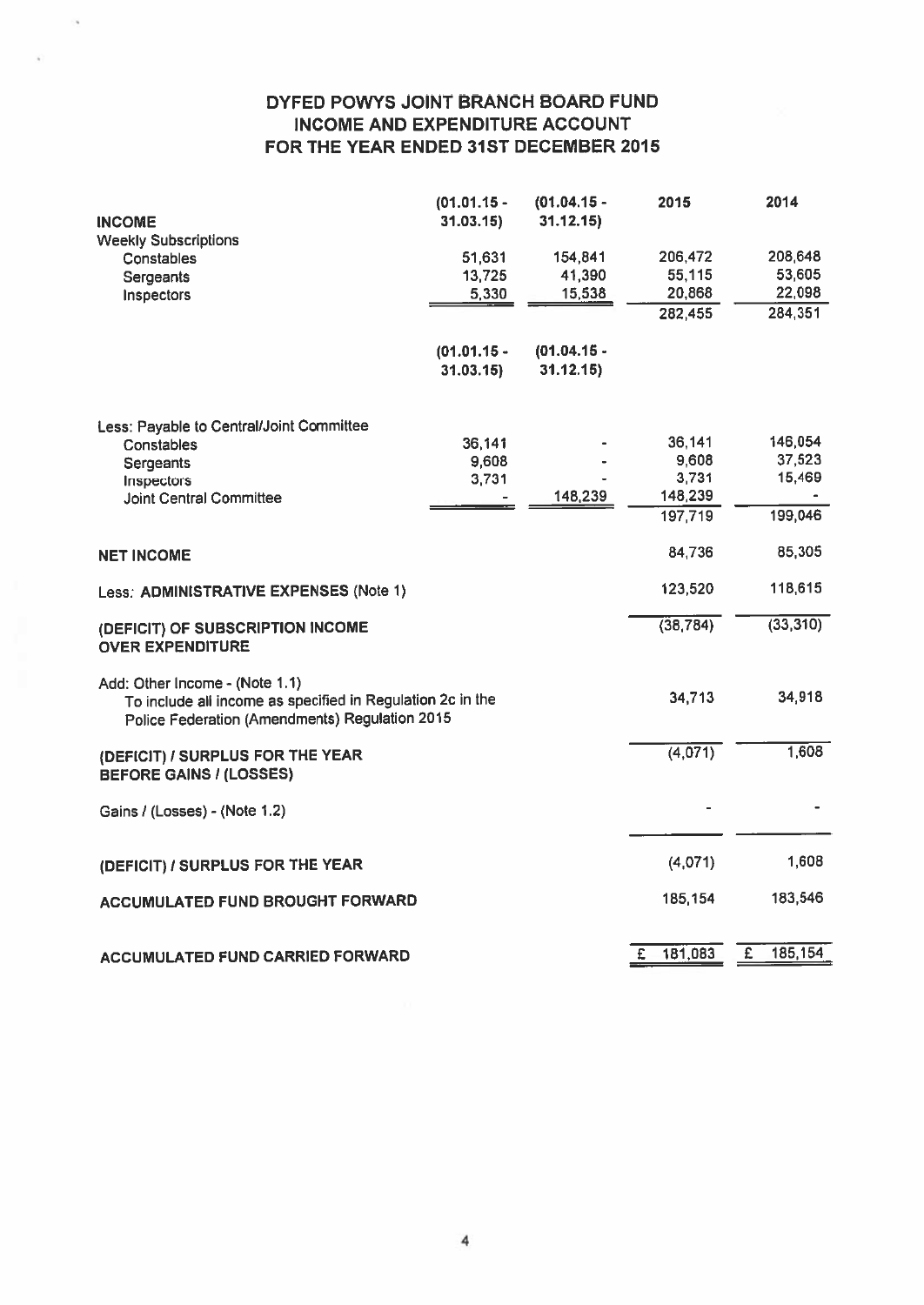# DYFED POWYS JOINT BRANCH BOARD FUND BALANCE SHEET AS AT 31ST DECEMBER 2015

2015

|                                                         |                                           | 2015                                                                                                             |                                                  |         |
|---------------------------------------------------------|-------------------------------------------|------------------------------------------------------------------------------------------------------------------|--------------------------------------------------|---------|
| Cost                                                    | Accumulated<br>Depreciation/<br>Impalment | Net Book Value                                                                                                   |                                                  | 2014    |
|                                                         |                                           |                                                                                                                  |                                                  |         |
|                                                         |                                           |                                                                                                                  |                                                  | 507     |
|                                                         |                                           |                                                                                                                  |                                                  | 2,067   |
|                                                         |                                           |                                                                                                                  |                                                  |         |
|                                                         |                                           |                                                                                                                  |                                                  |         |
|                                                         |                                           |                                                                                                                  |                                                  |         |
|                                                         |                                           |                                                                                                                  |                                                  | 2,574   |
|                                                         |                                           |                                                                                                                  |                                                  |         |
|                                                         |                                           |                                                                                                                  |                                                  | 23,530  |
|                                                         |                                           |                                                                                                                  |                                                  | 159,835 |
|                                                         |                                           |                                                                                                                  |                                                  |         |
|                                                         |                                           |                                                                                                                  |                                                  | 15,203  |
|                                                         |                                           |                                                                                                                  |                                                  |         |
|                                                         |                                           |                                                                                                                  |                                                  | 198,568 |
|                                                         |                                           |                                                                                                                  |                                                  |         |
|                                                         |                                           |                                                                                                                  |                                                  |         |
|                                                         |                                           |                                                                                                                  |                                                  | 2,297   |
|                                                         |                                           |                                                                                                                  |                                                  | 803     |
|                                                         |                                           |                                                                                                                  |                                                  | 12,888  |
|                                                         |                                           |                                                                                                                  |                                                  |         |
|                                                         |                                           |                                                                                                                  |                                                  | 15,988  |
|                                                         |                                           |                                                                                                                  |                                                  |         |
|                                                         |                                           | 179,619                                                                                                          |                                                  | 182,580 |
|                                                         |                                           |                                                                                                                  |                                                  |         |
|                                                         |                                           |                                                                                                                  |                                                  | 185,154 |
| CREDITORS: amounts falling due after more than one year |                                           |                                                                                                                  |                                                  |         |
|                                                         |                                           |                                                                                                                  | £                                                | 185,154 |
|                                                         |                                           |                                                                                                                  |                                                  |         |
|                                                         |                                           |                                                                                                                  |                                                  |         |
|                                                         |                                           | 181,083                                                                                                          |                                                  | 185,154 |
|                                                         |                                           |                                                                                                                  |                                                  |         |
|                                                         |                                           |                                                                                                                  |                                                  |         |
|                                                         |                                           | 181,083<br>£                                                                                                     | £                                                | 185,154 |
|                                                         | 18,759<br>39,577<br>58,336                | 18,328<br>38,544<br>56,872<br>23,486<br>176,854<br>11,393<br>418<br>212,151<br>16,439<br>206<br>15,887<br>32,532 | 431<br>1,033<br>1,464<br>181,083<br>181,083<br>£ |         |

We certify that we have fully complied with the Regulation <sup>2</sup> Police Federation (Amendment) Regulations <sup>2015</sup> and disclosed in the F45 all funds of which we are <sup>a</sup> beneficiary. We understand that failure to comply with this Regulation could be deemed <sup>a</sup> criminal and/or Police Disciplinary matter.

Signed . Chairman CHAIRMAN Signed C........... TREASURER

Date accounts approved: 25th January <sup>2016</sup>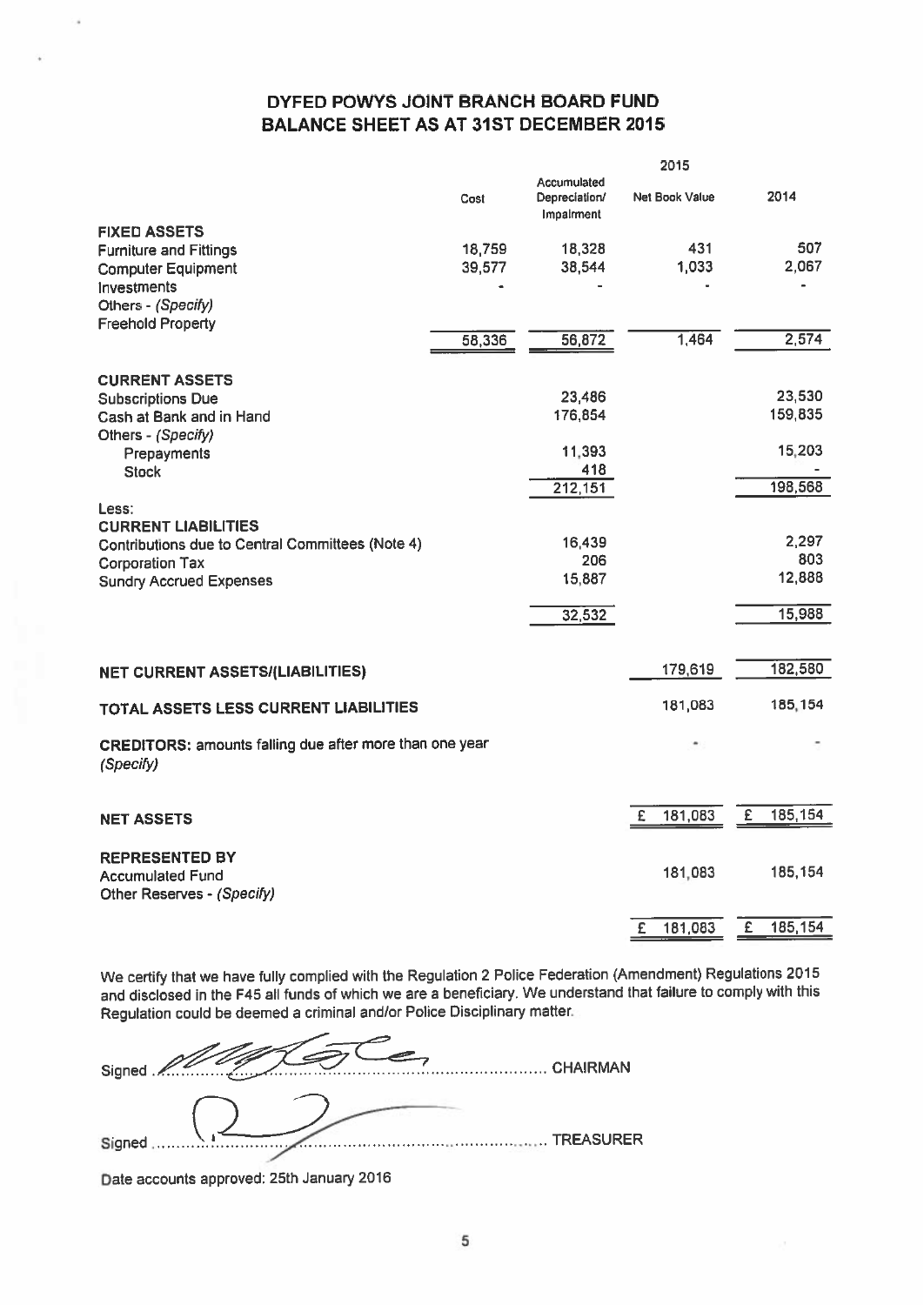# DYFED POWYS JOINT BRANCH BOARD FUND NOTES TO THE FINANCIAL STATEMENTS FOR THE YEAR ENDED 31ST DECEMBER 2015

|    |                                                      | 2015         | 2014                     |
|----|------------------------------------------------------|--------------|--------------------------|
| 1. | <b>ADMINISTRATIVE EXPENSES</b>                       |              |                          |
|    | <b>Annual Conference</b>                             | 3,270        | 2,504                    |
|    | <b>Audit and Accountancy Charges</b>                 | 3,204        | 2,910                    |
|    | <b>Bank Charges</b>                                  |              |                          |
|    | <b>Clerical Assistance and Social Security Costs</b> | 40,019       | 38,981                   |
|    | <b>Computer Consumables</b>                          | 12,679       | 4,866                    |
|    | <b>Corporation Tax</b>                               | (34)         | 806                      |
|    | Depreciation                                         | 1,110        | 1,124                    |
|    | Donations - (Specify)                                |              |                          |
|    | <b>WW1 Memorial plaque</b>                           | 279          |                          |
|    | St John's Ambulance                                  | 200          |                          |
|    | D Phillips Memorial Fund                             | 500          |                          |
|    |                                                      | 250          |                          |
|    | National Police Memorial Day                         |              | 1,520                    |
|    | Other - prior year                                   |              | 1,250                    |
|    | Honoraria                                            |              | 2,102                    |
|    | Insurance                                            | 1,452        |                          |
|    | <b>Meeting Expenses</b>                              | 17,371       | 20,348                   |
|    | <b>Official Publications</b>                         | 9.589        | 8,809                    |
|    | <b>Out-of-Pocket Expenses</b>                        | 50           | 55                       |
|    | Postage, Printing and Stationery                     | 4,098        | 4,981                    |
|    | <b>Repairs and Maintenance</b>                       |              |                          |
|    | <b>Sundry Expenses</b>                               | 562          | 50                       |
|    | <b>Telephone Charges</b>                             | 2,203        | 1,817                    |
|    | <b>Travelling and Subsistence</b>                    | 19,243       | 18,521                   |
|    | Other Expenses - (Specify)                           |              |                          |
|    | Legal and professional                               | 2,333        | 2,265                    |
|    | National Police Memorial Day                         | 1,548        | 672                      |
|    | Presentations and gifts                              | 924          | 288                      |
|    | <b>Training and seminars</b>                         | 1,140        | 1,293                    |
|    | <b>Bravery Awards</b>                                | 1,530        | 3,453                    |
|    |                                                      |              |                          |
|    | TOTAL AS PER INCOME AND EXPENDITURE ACCOUNT          | 123,520<br>£ | 118,615<br>£             |
|    |                                                      | 2015         | 2014                     |
| 1  | <b>OTHER INCOME</b>                                  |              |                          |
|    | Bank Interest (gross)                                | 718          | 359                      |
|    | <b>Donations received</b>                            |              | 446                      |
|    | Dividends received                                   |              |                          |
|    | Profit/(loss) from mailshots and commissions         | 33,995       | 34,113                   |
|    |                                                      |              |                          |
|    | Regulation 2c income                                 |              |                          |
|    | TOTAL AS PER INCOME AND EXPENDITURE ACCOUNT          | 34,713<br>E  | $\overline{E}$<br>34,918 |
|    |                                                      |              |                          |
|    |                                                      | 2015         | 2014                     |
| 1  | <b>GAINS / (LOSSES)</b>                              |              |                          |
|    |                                                      |              |                          |
|    | Gain (loss) on investments                           |              |                          |
|    | Loss on disposal of fixed assets                     |              |                          |
|    |                                                      |              |                          |
|    | TOTAL AS PER INCOME AND EXPENDITURE ACCOUNT          | £.           | $\overline{E}$           |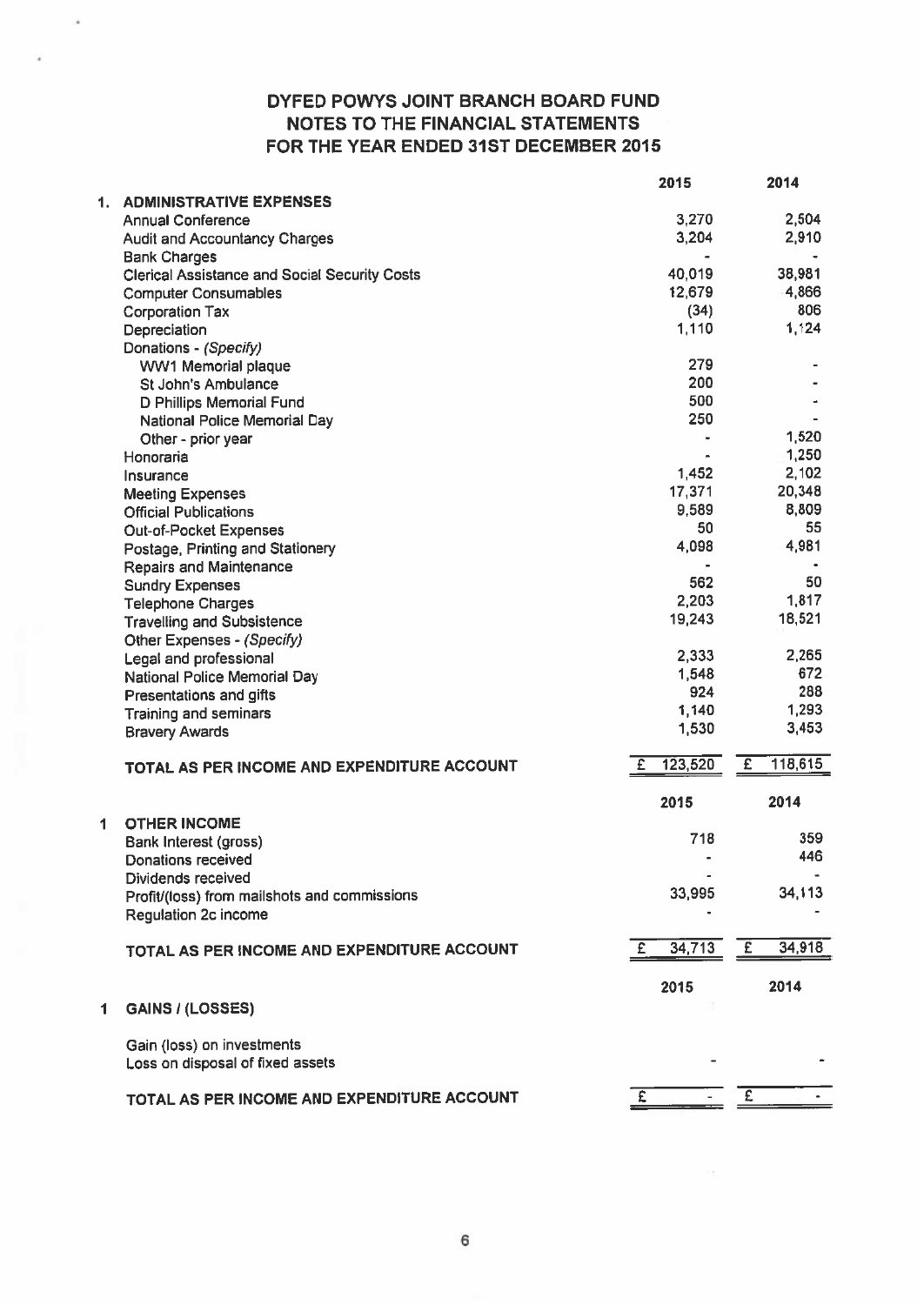# DYFED POWYS JOINT BRANCH BOARD FUND NOTES TO THE FINANCIAL STATEMENTS FOR THE YEAR ENDED 31ST DECEMBER 2015

## 2. ACCOUNTING POLICIES

## A. Accounting Convention

The financial statements have been prepared under the historic cost convention.

## B. Income

Income is primarily derived from subscriptions collected from the Funds members. Other income sources may include rental/investment income and income generated from providing member services.

## C. Expenditure

Expenditure is shown inclusive of Value Added Tax.

## 0. Depreciation

Depreciation has been calculated at rates required to write off the relevant assets over their anticipated lives.

The applicable annual rates are: Furniture and Fittings **Exercise 2018** — 10% reducing balance basis Computer Equipment **Equipment** — 25% straight line basis Other Assets **EXECUTE:** 25% reducing balance basis Property - (Specify) — 2% straight line basis

- 
- 

## E. Taxation

Provision is made for Corporation Tax in respect of the Fund's liability to taxation on investment income, capital gains and income derived from third party transactions.

## F. Investments (if applicable)

Investments are shown in the financial statements at cost less provision for impairment in value.

G. Other Policies - (Specify)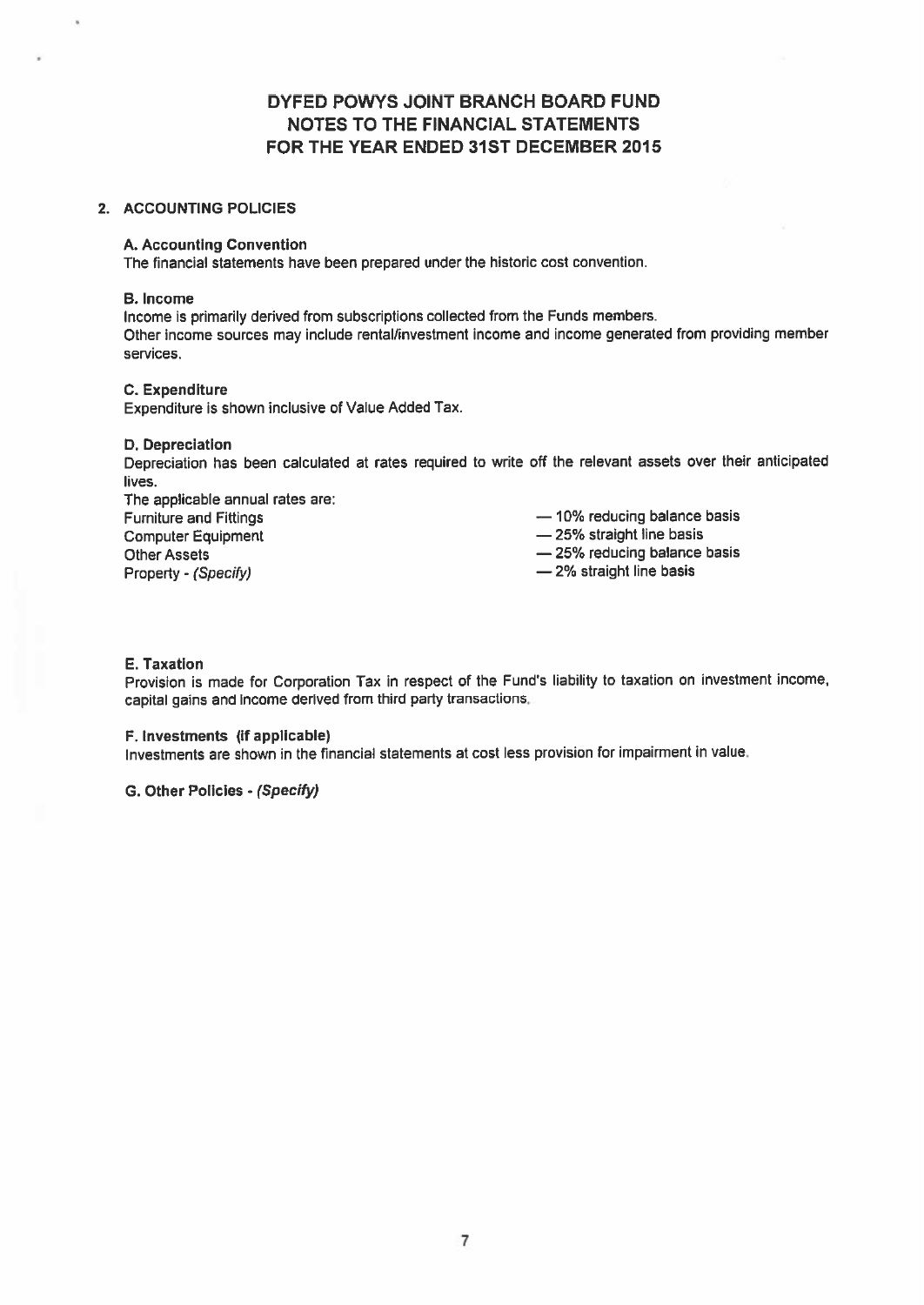# DYFED POWYS JOINT BRANCH BOARD FUND NOTES TO THE FINANCIAL STATEMENTS FOR THE YEAR ENDED 31ST DECEMBER 2015

## 3. STATEMENT OF MANAGEMENT COMMITTEE'S RESPONSIBILITIES

## 4a. CONTRIBUTIONS DUE TO/(FROM) CENTRAL COMMITTEES

|            | 2015      | 2014  |
|------------|-----------|-------|
| Constables | $\sim$    | ,006  |
| Sergeants  | $\bullet$ | 684   |
| Inspectors |           | 607   |
|            |           | 2,297 |
|            | ——        |       |

## 4b. CONTRIBUTIONS DUE TO/(FROM) JOINT CENTRAL COMMITTEE (FROM 1ST APRIL 2015)

|            | 2015   | 2014                     |
|------------|--------|--------------------------|
| Constables | 12,029 | -                        |
| Sergeants  | 3,218  | $\overline{\phantom{a}}$ |
| Inspectors | 1,193  | ۰                        |
|            | 16,440 | -<br>٠<br>۰.             |

## 5. CONTRIBUTING AND NON CONTRIBUTING MEMBERS AT 31ST DECEMBER 2015

|                                                                                                                                                                                                                                                                                                                                                                                                                                                                                                                                                                                                                                                                                                                                                                                                                                                                                                                                                                    |                                       |       | DYFED POWYS JOINT BRANCH BOARD FUND<br><b>NOTES TO THE FINANCIAL STATEMENTS</b><br>FOR THE YEAR ENDED 31ST DECEMBER 2015 |      |             |                     |       |       |
|--------------------------------------------------------------------------------------------------------------------------------------------------------------------------------------------------------------------------------------------------------------------------------------------------------------------------------------------------------------------------------------------------------------------------------------------------------------------------------------------------------------------------------------------------------------------------------------------------------------------------------------------------------------------------------------------------------------------------------------------------------------------------------------------------------------------------------------------------------------------------------------------------------------------------------------------------------------------|---------------------------------------|-------|--------------------------------------------------------------------------------------------------------------------------|------|-------------|---------------------|-------|-------|
| STATEMENT OF MANAGEMENT COMMITTEE'S RESPONSIBILITIES<br>Regulation 18(2) of the Police Federation Regulations requires the Committee, in relation to Federation<br>unds held by it, to keep accounts showing all monies received or paid out and to cause the financial<br>statements for each year to be audited by an independent auditor. In causing the financial statements to be<br>prepared, the Committee is required to:<br>Select suitable accounting policies and apply them consistently.<br>Make judgements and estimates that are reasonable and prudent.<br>Ensure that the financial statements are prepared on the going concern basis unless it is appropriate<br>to presume otherwise.<br>The Committee is responsible for keeping adequate accounting records and also is responsible for safe-<br>quarding the assets of the Fund and hence for taking reasonable steps for the prevention and detection of<br>raud and other irregularities. |                                       |       |                                                                                                                          |      |             |                     |       |       |
| CONTRIBUTIONS DUE TO/(FROM) CENTRAL COMMITTEES                                                                                                                                                                                                                                                                                                                                                                                                                                                                                                                                                                                                                                                                                                                                                                                                                                                                                                                     |                                       |       |                                                                                                                          |      |             |                     |       |       |
|                                                                                                                                                                                                                                                                                                                                                                                                                                                                                                                                                                                                                                                                                                                                                                                                                                                                                                                                                                    |                                       |       |                                                                                                                          |      | 2015        |                     | 2014  |       |
| Constables                                                                                                                                                                                                                                                                                                                                                                                                                                                                                                                                                                                                                                                                                                                                                                                                                                                                                                                                                         |                                       |       |                                                                                                                          |      |             |                     |       | 1,006 |
| Sergeants                                                                                                                                                                                                                                                                                                                                                                                                                                                                                                                                                                                                                                                                                                                                                                                                                                                                                                                                                          |                                       |       |                                                                                                                          |      |             |                     |       | 684   |
| nspectors                                                                                                                                                                                                                                                                                                                                                                                                                                                                                                                                                                                                                                                                                                                                                                                                                                                                                                                                                          |                                       |       |                                                                                                                          |      |             | (1)                 |       | 607   |
|                                                                                                                                                                                                                                                                                                                                                                                                                                                                                                                                                                                                                                                                                                                                                                                                                                                                                                                                                                    |                                       |       |                                                                                                                          |      | £<br>(1)    | £                   | 2,297 |       |
| CONTRIBUTIONS DUE TO/(FROM) JOINT CENTRAL COMMITTEE (FROM 1ST APRIL 2015)                                                                                                                                                                                                                                                                                                                                                                                                                                                                                                                                                                                                                                                                                                                                                                                                                                                                                          |                                       |       |                                                                                                                          |      |             |                     |       |       |
|                                                                                                                                                                                                                                                                                                                                                                                                                                                                                                                                                                                                                                                                                                                                                                                                                                                                                                                                                                    |                                       |       |                                                                                                                          |      | 2015        |                     | 2014  |       |
| Constables                                                                                                                                                                                                                                                                                                                                                                                                                                                                                                                                                                                                                                                                                                                                                                                                                                                                                                                                                         |                                       |       |                                                                                                                          |      | 12,029      |                     |       |       |
| Sergeants                                                                                                                                                                                                                                                                                                                                                                                                                                                                                                                                                                                                                                                                                                                                                                                                                                                                                                                                                          |                                       |       |                                                                                                                          |      | 3,218       |                     |       |       |
| nspectors                                                                                                                                                                                                                                                                                                                                                                                                                                                                                                                                                                                                                                                                                                                                                                                                                                                                                                                                                          |                                       |       |                                                                                                                          |      | 1,193       |                     |       |       |
|                                                                                                                                                                                                                                                                                                                                                                                                                                                                                                                                                                                                                                                                                                                                                                                                                                                                                                                                                                    |                                       |       |                                                                                                                          |      | 16,440<br>£ | £                   |       |       |
| CONTRIBUTING AND NON CONTRIBUTING MEMBERS AT 31ST DECEMBER 2015                                                                                                                                                                                                                                                                                                                                                                                                                                                                                                                                                                                                                                                                                                                                                                                                                                                                                                    |                                       |       |                                                                                                                          |      |             |                     |       |       |
|                                                                                                                                                                                                                                                                                                                                                                                                                                                                                                                                                                                                                                                                                                                                                                                                                                                                                                                                                                    | No. of Contributing<br><b>Members</b> |       | No. of Non Contributing<br><b>Members</b>                                                                                |      |             | Others <sup>*</sup> |       |       |
|                                                                                                                                                                                                                                                                                                                                                                                                                                                                                                                                                                                                                                                                                                                                                                                                                                                                                                                                                                    | 2015                                  | 2014  | 2015                                                                                                                     | 2014 | 2015        |                     | 2014  |       |
| Cadets                                                                                                                                                                                                                                                                                                                                                                                                                                                                                                                                                                                                                                                                                                                                                                                                                                                                                                                                                             |                                       |       |                                                                                                                          |      |             |                     |       |       |
| Constables                                                                                                                                                                                                                                                                                                                                                                                                                                                                                                                                                                                                                                                                                                                                                                                                                                                                                                                                                         | 885                                   | 878   |                                                                                                                          | 10   |             |                     |       | 14    |
| Sergeants                                                                                                                                                                                                                                                                                                                                                                                                                                                                                                                                                                                                                                                                                                                                                                                                                                                                                                                                                          | 213                                   | 208   |                                                                                                                          |      |             |                     |       |       |
| Inspectors/Chief<br><b>Inspectors</b>                                                                                                                                                                                                                                                                                                                                                                                                                                                                                                                                                                                                                                                                                                                                                                                                                                                                                                                              | 79                                    | 82    |                                                                                                                          |      |             |                     |       |       |
|                                                                                                                                                                                                                                                                                                                                                                                                                                                                                                                                                                                                                                                                                                                                                                                                                                                                                                                                                                    |                                       |       |                                                                                                                          |      |             |                     |       |       |
|                                                                                                                                                                                                                                                                                                                                                                                                                                                                                                                                                                                                                                                                                                                                                                                                                                                                                                                                                                    | 1,177                                 | 1,168 |                                                                                                                          | 10   |             |                     |       | 14    |
| This column refers to those members who are non contributors by virtue of receiving no pay, being<br>on unpaid maternity leave or serving officers on career breaks. (JBB Circular 53/96 refers)                                                                                                                                                                                                                                                                                                                                                                                                                                                                                                                                                                                                                                                                                                                                                                   |                                       |       |                                                                                                                          |      |             |                     |       |       |
| <b>INVESTMENTS</b> (if applicable)                                                                                                                                                                                                                                                                                                                                                                                                                                                                                                                                                                                                                                                                                                                                                                                                                                                                                                                                 |                                       |       |                                                                                                                          |      |             |                     |       |       |
|                                                                                                                                                                                                                                                                                                                                                                                                                                                                                                                                                                                                                                                                                                                                                                                                                                                                                                                                                                    |                                       |       | <b>Cost Less Provision</b>                                                                                               |      |             | <b>Market Value</b> |       |       |
|                                                                                                                                                                                                                                                                                                                                                                                                                                                                                                                                                                                                                                                                                                                                                                                                                                                                                                                                                                    |                                       |       | 2015                                                                                                                     | 2014 | 2015        |                     | 2014  |       |

## 6. INVESTMENTS (if applicable)

|                             |                                        | <b>Cost Less Provision</b> |      | <b>Market Value</b> |
|-----------------------------|----------------------------------------|----------------------------|------|---------------------|
|                             | <b>STATE CARD AND PROPERTY</b><br>2015 | 2014                       | 2015 | 2014                |
| Equities                    | $\bullet$                              | -                          |      |                     |
| <b>Fixed Interest Funds</b> |                                        |                            |      |                     |
| Unit Trusts                 |                                        |                            |      |                     |
| Others - (Specify)          |                                        |                            |      |                     |
|                             |                                        |                            |      |                     |
|                             |                                        |                            |      |                     |
|                             |                                        |                            |      |                     |